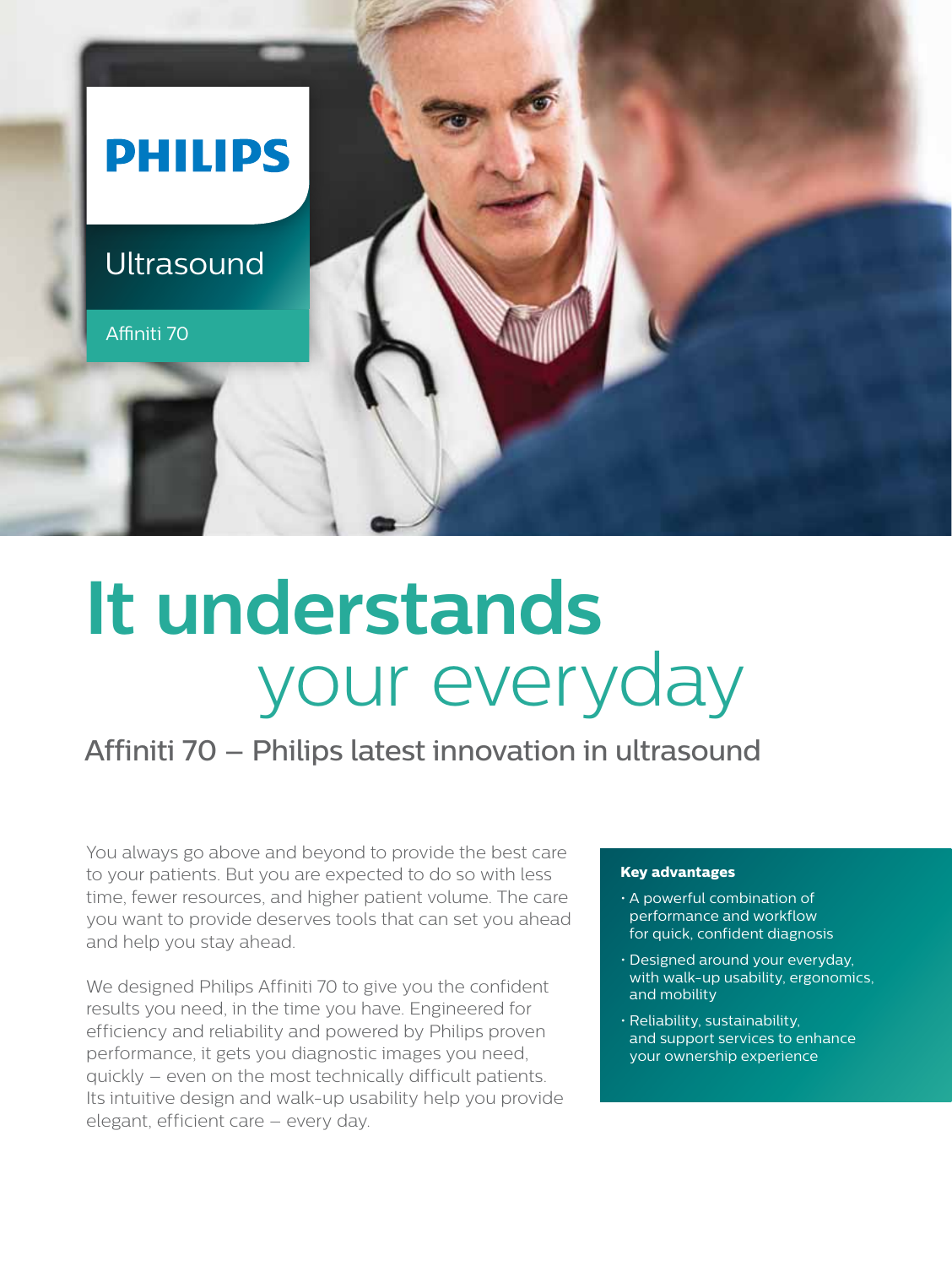

No matter what the exam type, Philips Affiniti 70 delivers exceptional image quality quickly, with little or no additional image optimization required. It has all the capabilities needed for dayto-day applications, plus the advanced features and automation that enhance exam efficiency and simplify workflow.

# Workflow meets **wow**



Philips ElastPQ shear wave technology helps clinicians assess liver stiffness.

**A full array of transducers offers you excellent image quality on a variety of exam types.**

Affiniti 70 combines outstanding performance and efficient workflow and features innovative Philips technologies.

- The system's Precision Beamforming delivers superb spatial and contrast resolution, outstanding tissue uniformity, few artifacts, and reduced image clutter.
- • Tissue Specific Presets (TSPs) automatically adjust over 7500 parameters to optimize the transducer for the specific exam type, producing excellent image quality with little or no need for image adjustment.

Affiniti 70 is also equipped with automation features, such as AutoSCAN and Auto Doppler, which decrease repetitive tasks and make getting a great image easy. Philips SmartExam-guided workflow delivers exam efficiency.

#### **Included in the system's many clinical tools**

- **Elastography:** The only system in its class that supports both strain and shear wave elastography to help clinicians assess tissue stiffness.
- **• Anatomical Intelligence Ultrasound (AIUS):** Automation that leads to everyday efficiency, AIUS tools such as Automated Cardiac Motion Quantification<sup>A.I.</sup> (aCMQA.I.) and Automated 2D Cardiac Quantification<sup>A.I.</sup> (a2DQA.I.) provide rapid access to global longitudinal strain (GLS) and validated 2D ejection fraction (EF) in 10 seconds.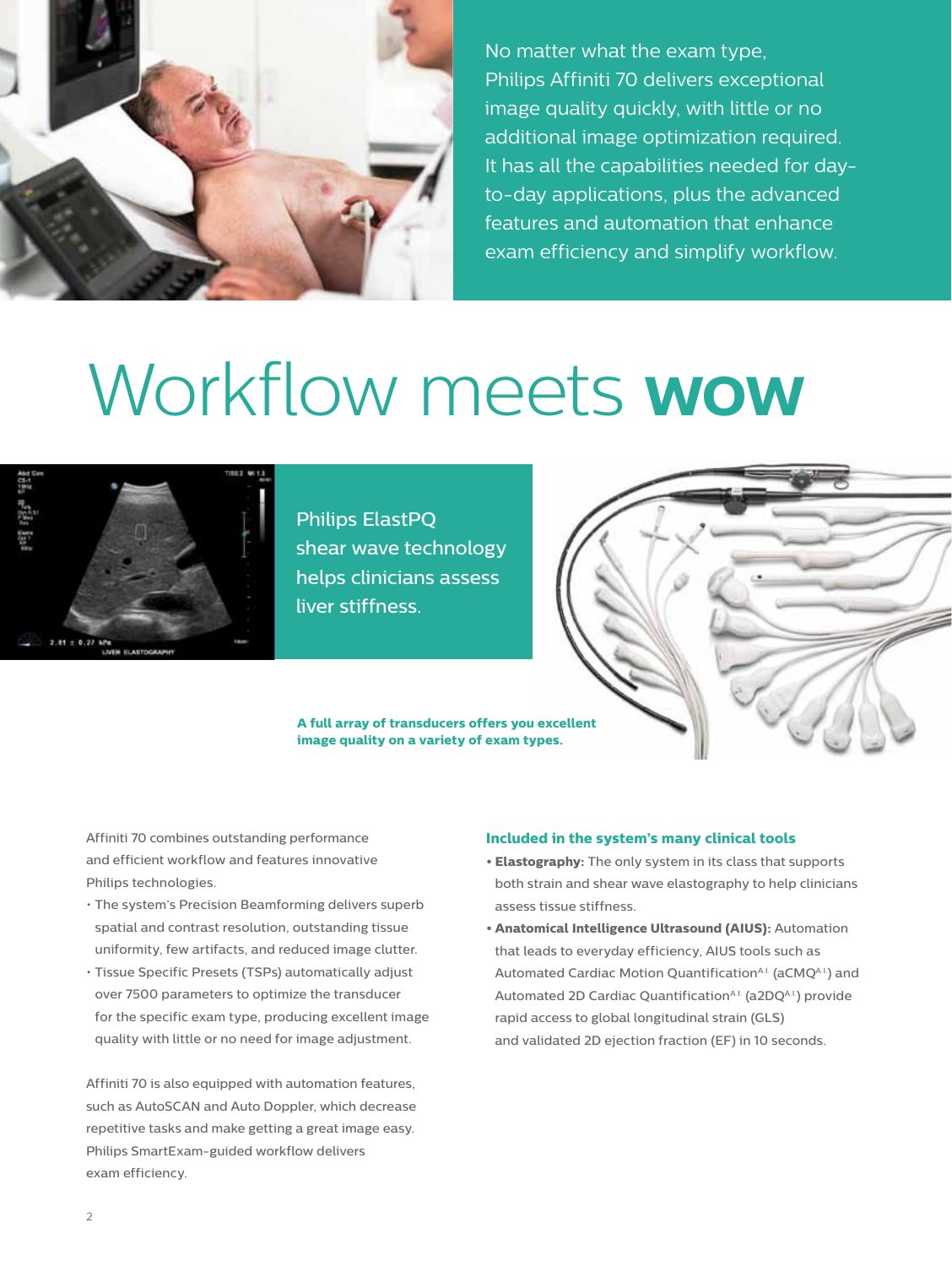Experience our elegantly simple control panel that eliminates unnecessary buttons while keeping the most frequently used ones nearby. Affiniti 70 was designed for walk-up usability and is so intuitive that it requires minimal training on system use to be able to complete an exam.\*

Silent as a library, with a smaller footprint than conventional ultrasound models, it will not distract you from the care you want to provide.

And go ahead, take it on the go. It can be placed in sleep mode within two seconds and boot up to full functionality in just seconds.

At just 184 lbs., Affiniti 70 is one of the lightest in its class and 16% lighter than its predecessor,\*\* which makes pushing the system down hallways and in tight spaces easy.

It consumes less energy than a toaster, which can help you save on energy and cooling costs.

We know that ergonomics matter to you – 80% of ultrasound clinicians experience work-related pain, and more than 20% suffer a career-ending injury.<sup>1</sup> With the largest monitor in its class and image replication and TGCs on its tablet touchscreen, Philips Affiniti 70 was designed to reduce reach and button pushes to make a full day of scanning comfortable.

# Comfort meets **competence**

### Compact and lightweight

#### **Physical dimensions**

**Monitor width** 21.5 in (54.6 cm) **Height** 56–64 in (142.2 cm–162.6 cm) **Depth** 38.7 in (98.3 cm) **Weight** 184 lb (83.5 kg) without peripheral devices

**You won't notice it's there unless it's gone, but users have reported our innovative easy clip cable management solution keeps cables tangle-free and reduces damage while decreasing cable strain to enhance comfort while scanning.**

Goes to sleep in two seconds; back to full functionality in just seconds

Elegant control panel, simplified for ease of use



<sup>1</sup> Society of Diagnostic Medical Sonography, Industry Standards for the Prevention of Musculoskeletal Disorders in Sonography, May 2003.

 \* 2014 internal workflow study comparing Affiniti to HD15.  $**$  HD15

monitor articulates for easy viewing and folds down for transport

21.5 in (54.6 cm)

Tablet-like touchscreen

Service Request button for immediate access to Philips support

Four transducer ports and one-handed transducer access